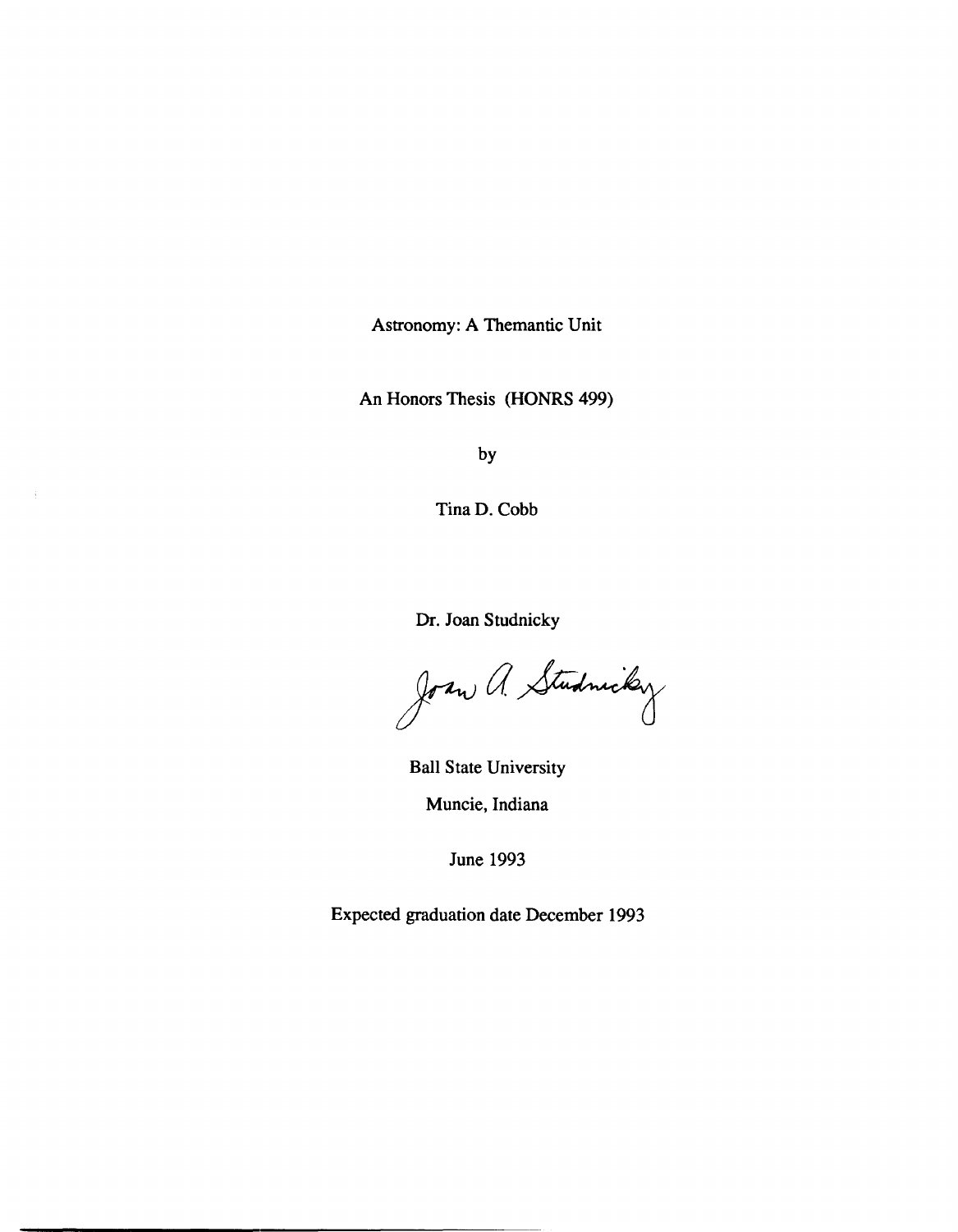## Purpose of Thesis

LD 2489  $\frac{24}{193}$ 

 $S_{f}C_{2}$ 11 ...<br>∩nesis

 $-632$ 

Education occurs constantly, and not always in a classroom. I want my students to realize that learning does not end when they leave my classroom. I wrote lesson plans with the common theme of astronomy to show my students that astronomy is not limited to science. Not all lessons were specifically about astronomy, but they contained symbols or visual references which remind students of the integration of astronomy into every aspect of the curriculum. I want my students to realize that any area of interest they have should not be compartmentalized or limited. I want them to see that all aspects of life are interrelated with many commonalities and that they can use their knowledge to draw correlations and relationships between things.

I wrote my lesson plans for different ages in elementary school so that they can be adapted or expanded to fit any age group. These lessons can easily be adapted for special education classes or for students with special needs so that they do not miss out on anything. I tried to make as many hands on lessons as possible to get children to be active learning participants. I also included extensions to lessons or activities children could do alone, both to increase learning opportunities and to allow the teacher flexibility in planning.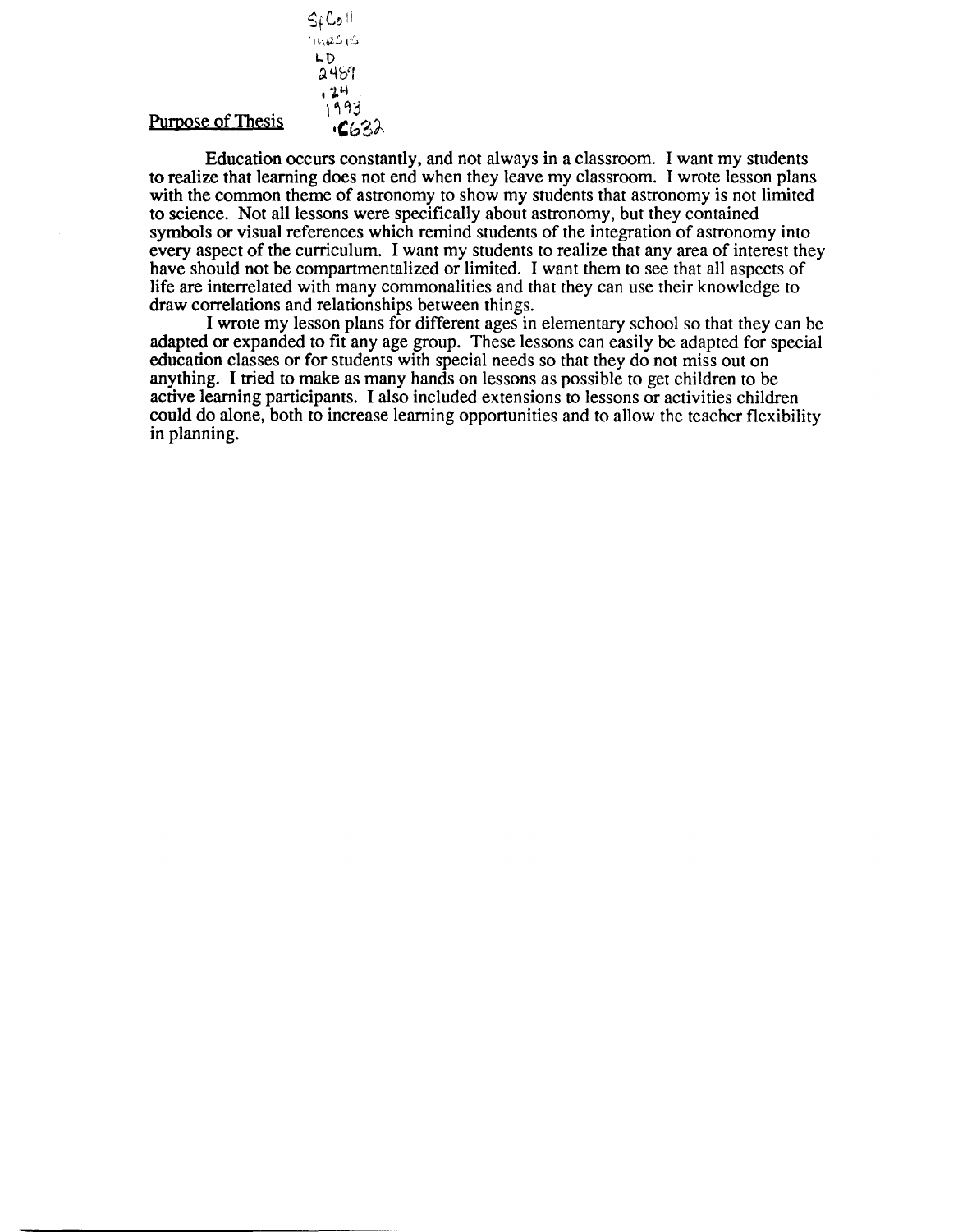## ART LESSON

The center point of our discussion will be Van Gogh's Starry Night.

Vincent Van Gogh

BIRTH: March 30, 1853 in Grootzundert, Holland. DEATH: July 29, 1890 in Auver-sur-Oise, France of a self-inflicted gun wound.

BIOGRAPHICAL INFORMATION: Vincent was the oldest child of Theodorus Van Gogh, a preacher in the Refonned Church. His mother was Anna Cornelia, whose family were bookbinders. Vincent had two younger brothers and three younger sisters. He was closest to his brother Theo. Vincent worked in the art galleries of his uncle in Holland, England, and France for 7 years.

Vincent became very religious after being rejected by his landlady's daughter, who was promised to another. He went to England to become a minister; however, after four years of trying and failing, he dedicated his life to art. Theo provided Vincent with money to pay for his supplies. Vincent was so passionate about painting that he would go without food in order to have money for painting supplies. It was after several years of neglect that his body began to fail and he was hospitalized several times. Vincent's mind faltered and he began to have fits of madness. It was in one of these fits that he cut off part of his left earlobe and sent it to a prostitute. In 1889 he admitted himself to a mental asylum and in 1890 he shot himself and died.

MEDIUM: Vincent did study pictures with pen and ink to create visible texture before reproducing these pictures in oil paints.

MAJOR WORKS OF ART: His most famous works include: The Self-Portrait. Starry Night. The Artist's Bedroom at Arles, and Portrait of Dr. Gachet.

SUBJECT MATTER AND CONTENT: Vincent painted landscapes, stilllifes, everyday scenes, portraits, and a multitude of self-portraits.

STYLE/PERIOD: Vincent's style coincided with Post-Impressionism. Some of the characteristics of Post-Impressionism include: intense, brilliant colors; loose brushwork, with some heavy layers of paint; and a swirling composition. Other Post-Impressionists include Paul Cezanne, Paul Gauguin, and Georges Seurat.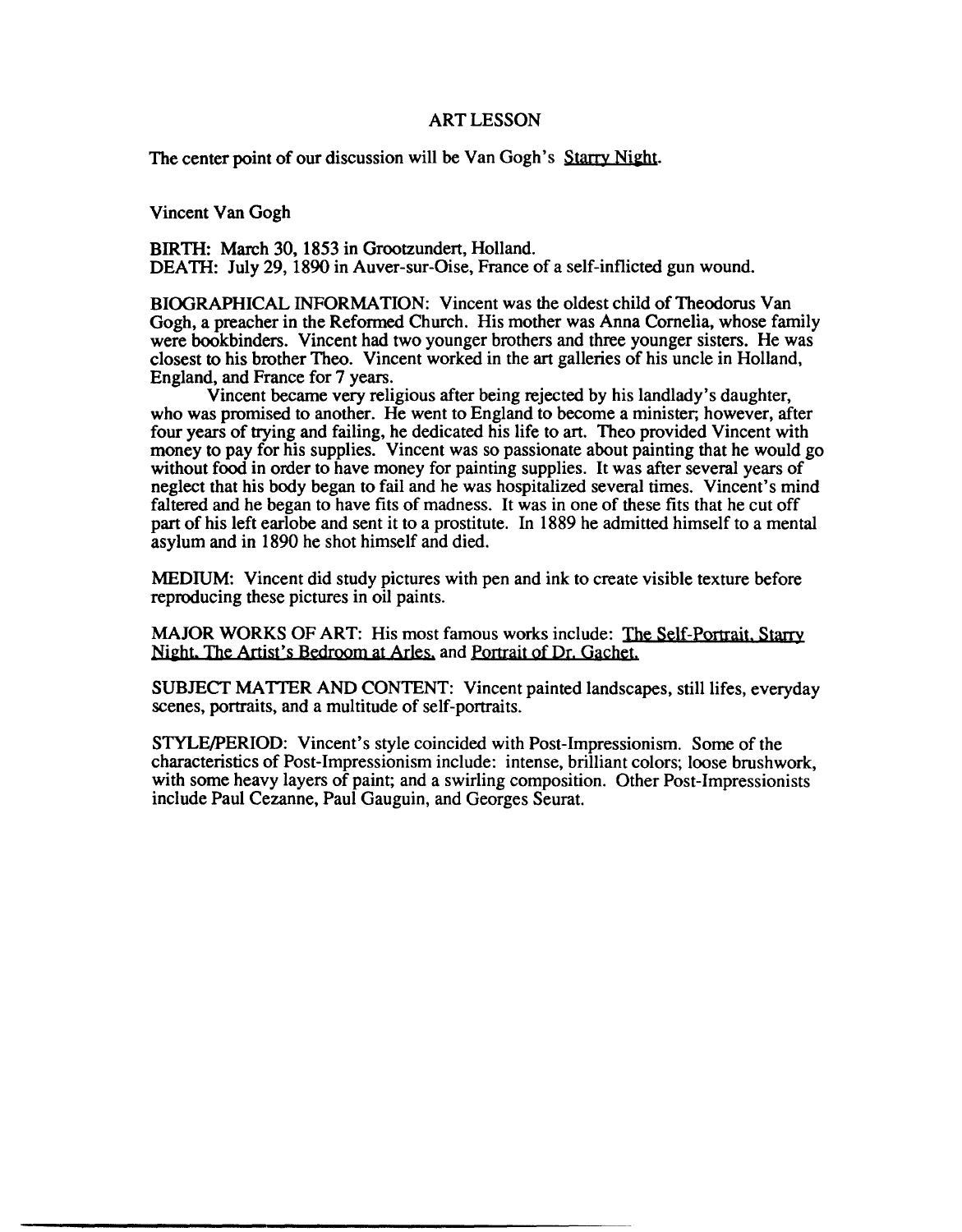ANALYZING ARTWORK: Students will analyze the qualities of Van Gogh's Starry Night and point out to their small group where they see such qualities. Then the students will play "Van Gogh", which is similar to Bingo.

Materials:

- 1. laminated gamecards
- 2. overhead marking pens or dry erase pens
- 3. various Van Gogh Visuals
- 4. post-it notes numbered as high as the number of visuals being used

The teacher, or another student, begins by holding up a visual of one of Van Gogh's works which has a post-it note attached to it. The post-it note has a number written on it so the visuals can be identified by number. The student studies the picture and compares qualities of the picture with the qualities listed on his gameboard. If he finds one that matches, he writes the picture's number on that space on his card. The teacher continues showing visuals until someone yells, "Van Gogh". When the student has four corners covered or four across they yell, "Van Gogh". The student must then defend why he covered the space on his card for each specific visual. The answers should be considered correct as long as the child can show how they arrived at their explanation.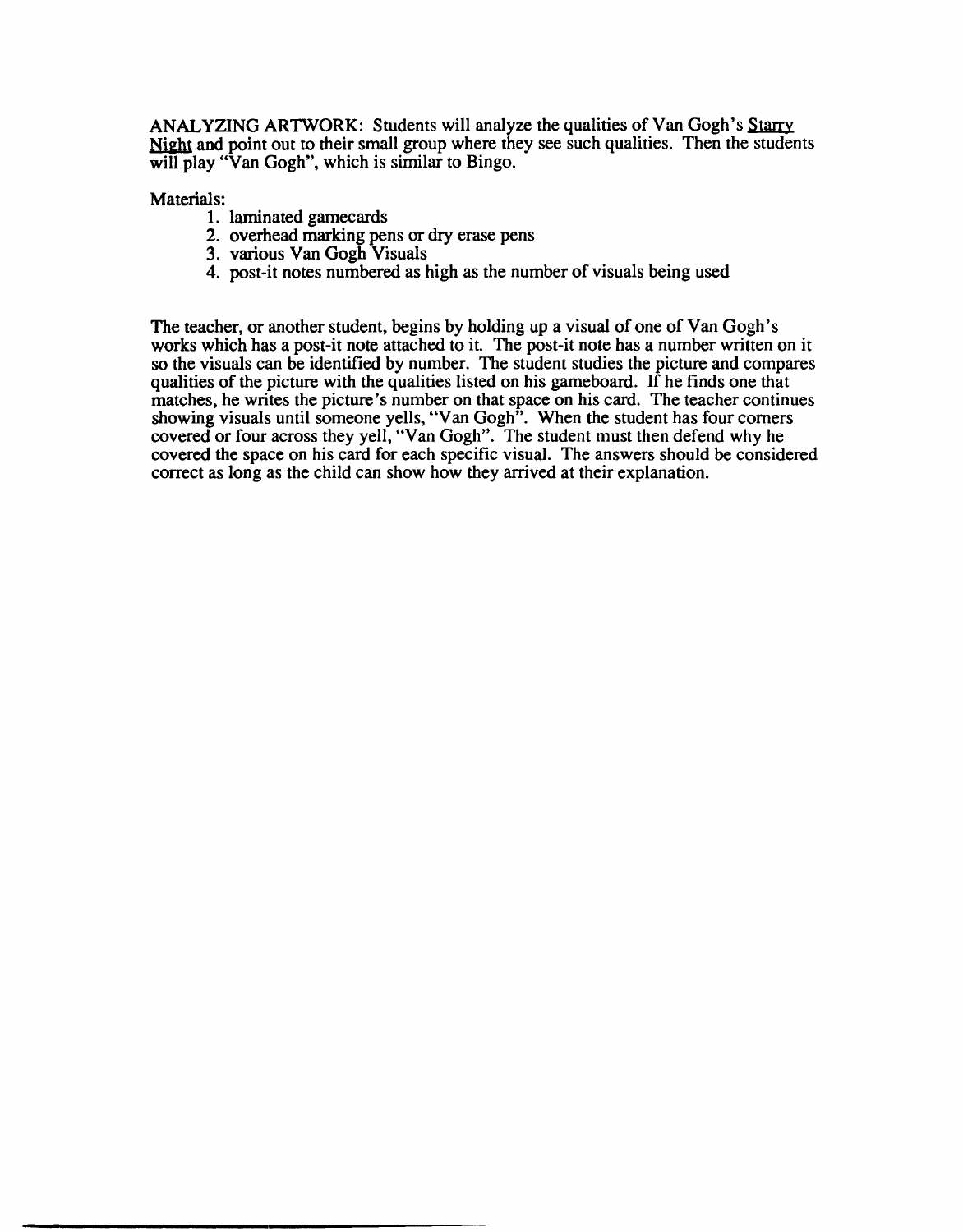## LANGUAGE ARTS AND WRITING LESSON

#### OBJECTIVES:

Students will brainstorm ideas to pick topics on which to research and report. Students will decide what questions they want answered and what sources they will use to answer those questions.

Students will develop a list of job descriptions and job responsibilities. Students will write and edit work.

### ANTICIPATORY SET:

We have been discussing lots of different areas of astronomy and you have become very knowledgeable. Now we are going to share our knowledge with others. We are going to make a class newspaper.

#### TEACH:

First we need to brainstorm. What people do you know who work for a newspaper? What are the names of their jobs? Write on board: editor, reporter, photographer, researchers, print designers, vendors, delivery people, assistant editors, and proofreaders.

What are the responsibilities each of these people have?

Editor- Will be the teacher. The editor is the one who checks everyone else's work before the paper is printed.

Reporter- The people who write the story.

Photographer- Takes pictures of interviews and subject materials.

Researchers- They do all of the background work and look things up to check facts or infonnation. They work closely with the reporters.

Have the number of jobs equal to the number of children. The teacher is the editor, but there can be assistant editors who are students. Draw names from the hat and allow students to pick jobs. If they don't get the exact job they want they may find another student who is willing to trade.

As a class we have to decide what will be in our astronomy newspaper. I want each of you to think of two questions that you would like to see answered. Teacher writes questions on the board or overhead.

Now we have to decide which questions to answer. Can we answer them all? Do some questions have answers that we all know? If we all know the answer it might not be news. We need to decide what questions to answer and if we can group them together so our researchers and reporters can work with them. Use more group discussion to finalize and get a more definite idea of topics that will be covered and what questions may be answered.

Does everyone know what to do for their job? How do we get started? What do we do first?

## PRACTICE:

Before we begin, let's take a look at this question. Pick a question to which the class knows the answer. Go through every job and give an overview how the process works to research and answer the question, report the story, how to get photos, how to discuss with editors, and set up the design layout of the article to prepare for printing. Ask the class if they have suggestions on what to do or add. Pick another question and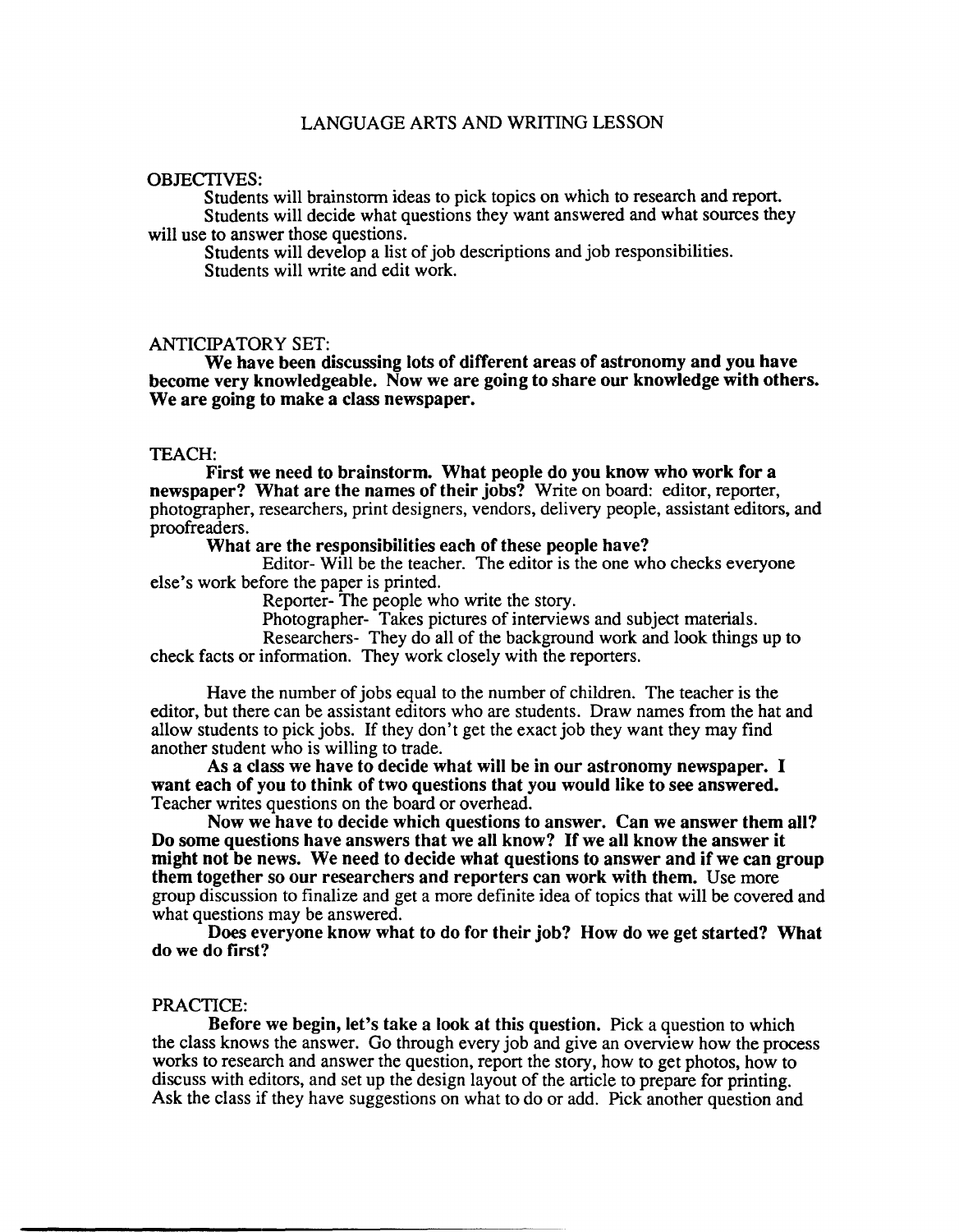ask the students what they would do first. Have them write it down. The teacher should circulate and read to see if the students can organize what to do before setting them loose on their specific job.

Before setting you loose I think we need to decide how we will know if this newspaper was done well. We need to write down qualities that we want this paper to have. Be specific. These qualities that you write down are how we will know if we were successful and met our goal.

### EVALUATION:

Have students fill out a survey of their views on the newspaper in general.

Example questions: Were the stories informative? Were the stories clear? Did the photos go with the stories accurately? Was the spelling correct? Did the stories make sense? Were the stories interesting? Was the correct punctuation used?

Have students write down or use an audiotape to record what job they had, what the job responsibilities were, and how they carried out those job responsibilities, giving specific examples.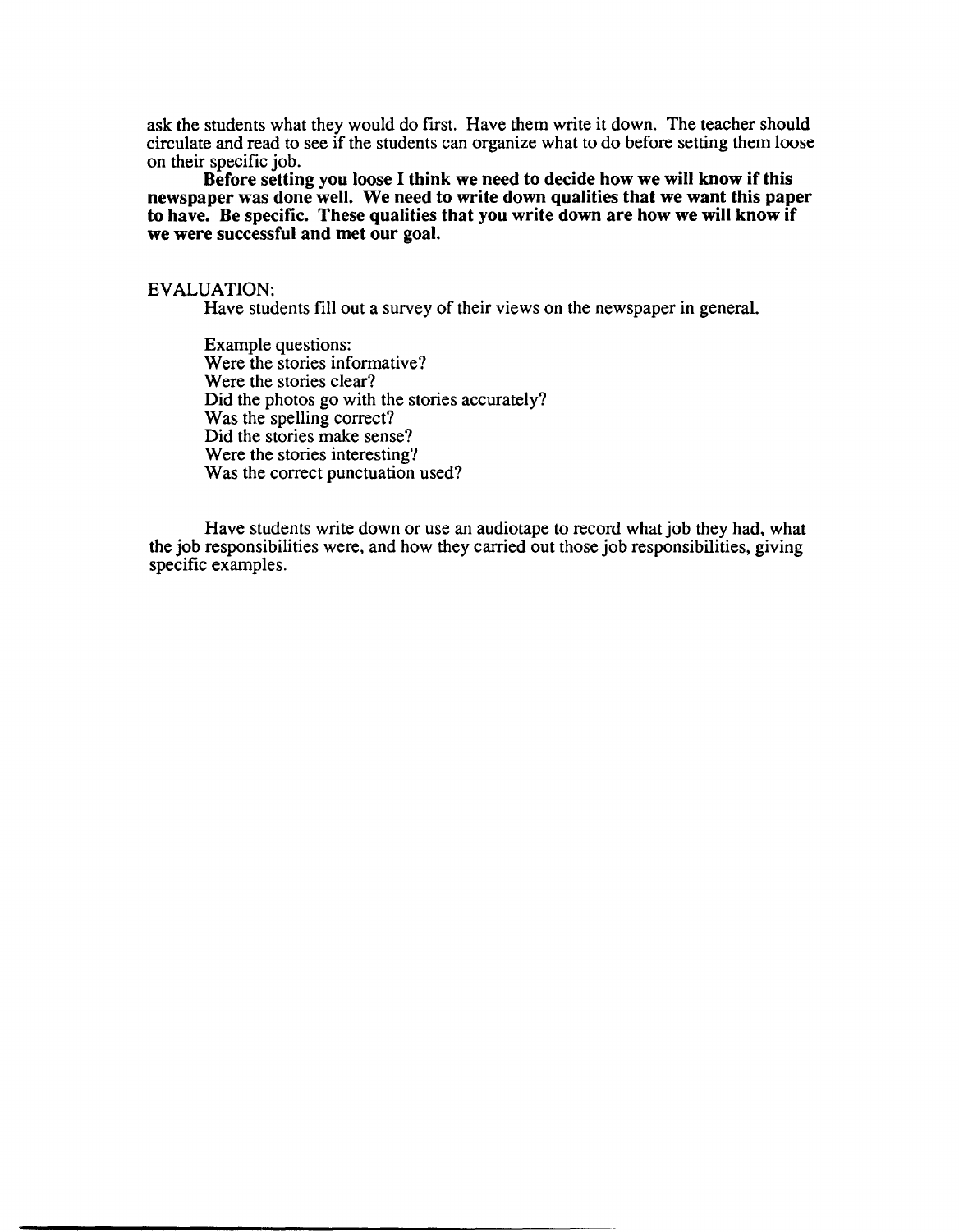### MATH LESSON

I chose skip counting as my topic to use as a link to introducing the concept of multiplication.

#### OBJECTIVES:

The students will make number sets that skip count by 2's, 3's and 5's. The students will make record cards of skip counting that will become multiplication cards later as an integral link between addition and multiplication.

## ANTICIPATORY SET:

We're going to work on a special kind of counting called skip counting. Do you know what skipping is? Who can explain skipping or what it means to skip?

## TEACH:

Skipping is like hopping, both feet are never on the ground at the same time. I can put my feet heel to toe, heel to toe while walking, but not while skipping. With numbers, I can count, but I won't count every number.

Today we'll be working with these. Hold up number cards, blank cards, and stars. Everyone needs to get one of these and then line up. Hold up the number cards, numbered 1-25, or as many students as there are. I want the numbers in order, smallest on the left and largest on the right. With these numbers we are going to skip count by 2's. That means if I count, "One, two, one two..." that all of the ones sit down and all of the twos stay standing. Let's do that now. Count aloud and have students sit or stand as indicated. The numbers we have left are what we can skip count by two. Let's say them together, "Two, four, six, eight, ten, twelve, fourteen, sixteen, eighteen, twenty, twenty-two, twenty-four."

If  $\overline{I}$  want to skip count by 4's  $\overline{I}$  count, "One, two, three, four, one, two, three, four...". Everyone with one, two, or three sits down and the fours remain standing. I want everyone to think to himself or herself and decide if your number will sit down or will stay standing. Give the students about 30 seconds to think and decide. Okay, let's try it. Everyone line up and count. Once everyone has moved then we will skip count together. Let's count, "Four, eight, twelve, sixteen, twenty, twentyfour." What would be the next number in our skip counting pattern by fours? 28.

Now watch me please. We're going to record our skip counting on these cards. I'll show you with the 4's we just counted. The first number standing is four, so we put four stars in a row and write the number 4 at the bottom like this:

Our next number was eight. We started with four and added four, so that's eight. That goes like this:



The next number was twelve. That's  $4 + 4 + 4$ . How do you think I will show that number on the card?

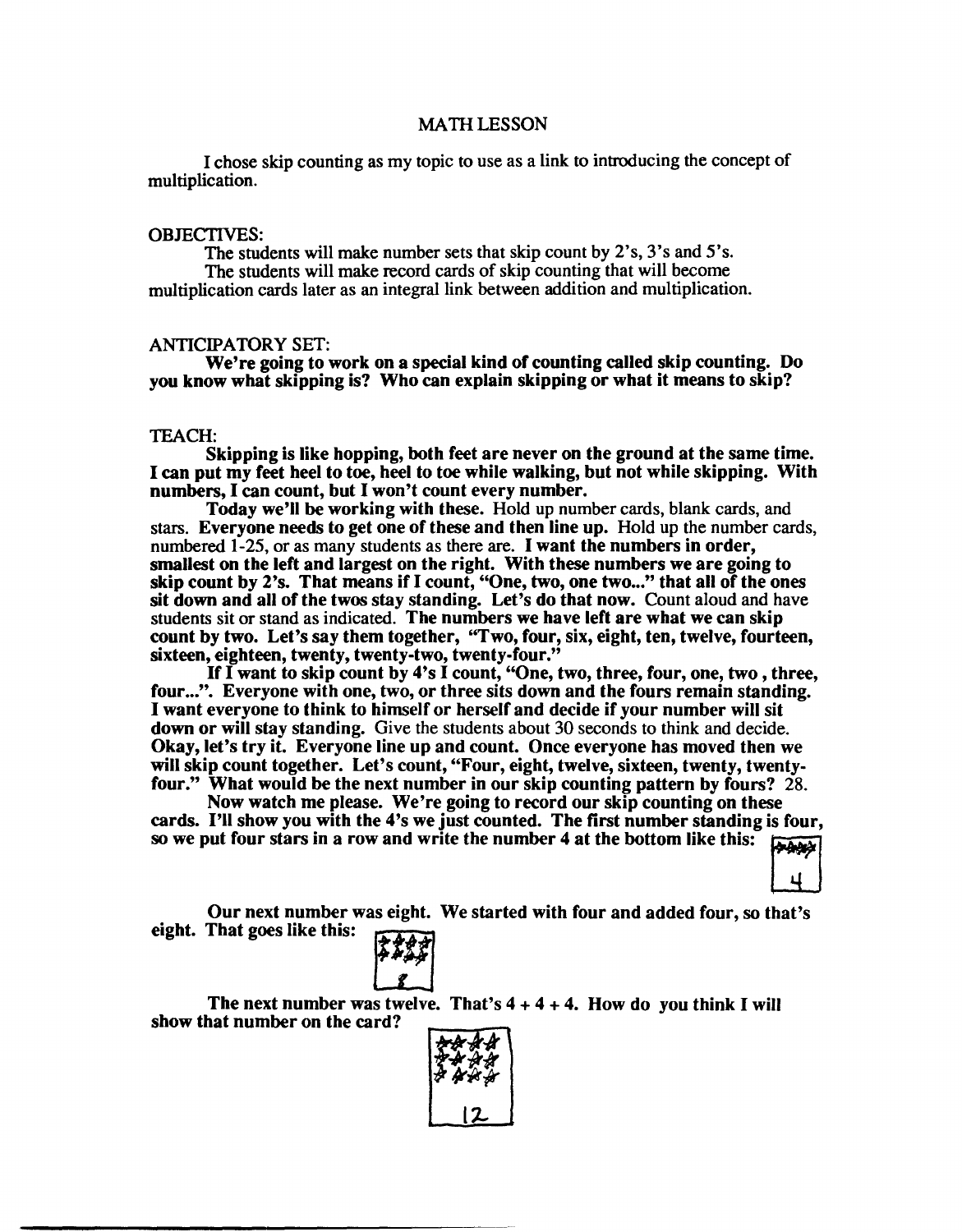### PRACTICE:

I want you to tell me how to make cards for skip counting by twos like we did first. On a piece of paper at your desk you'll write them down and we'll all go through it together.

Sample question: What was our first number when we were skip counting by 2's? Why? What was the second number? How do you know? How do I make a record card for the number four?

Take these paper rockets and write down on them the numbers that skip count by two. I want the last number of our counting to be 24. Then put them in order on your desk for me to see.

#### APPLY:

Students will make rocket counters for skip counting by 2's, 3's, and 5's. Students will make record cards for 2's, 3's, and 5's which will be saved to introduce multiplication.

### EVALUATION:

Can the students explain how skip counting works? Can they use the rockets and the record cards? Can they back up their explanations? Have them record the answers to those questions on a piece of paper and put it in their student portfolio.

What is skip counting? How do you skip count? Give examples and draw pictures to explain.

## FUTURE LESSONS:

The record cards can be used to teach multiplication, as repeated addition. The cards will already be set up in rows to visually demonstrate that 12 is three rows of four, or 3 x 4.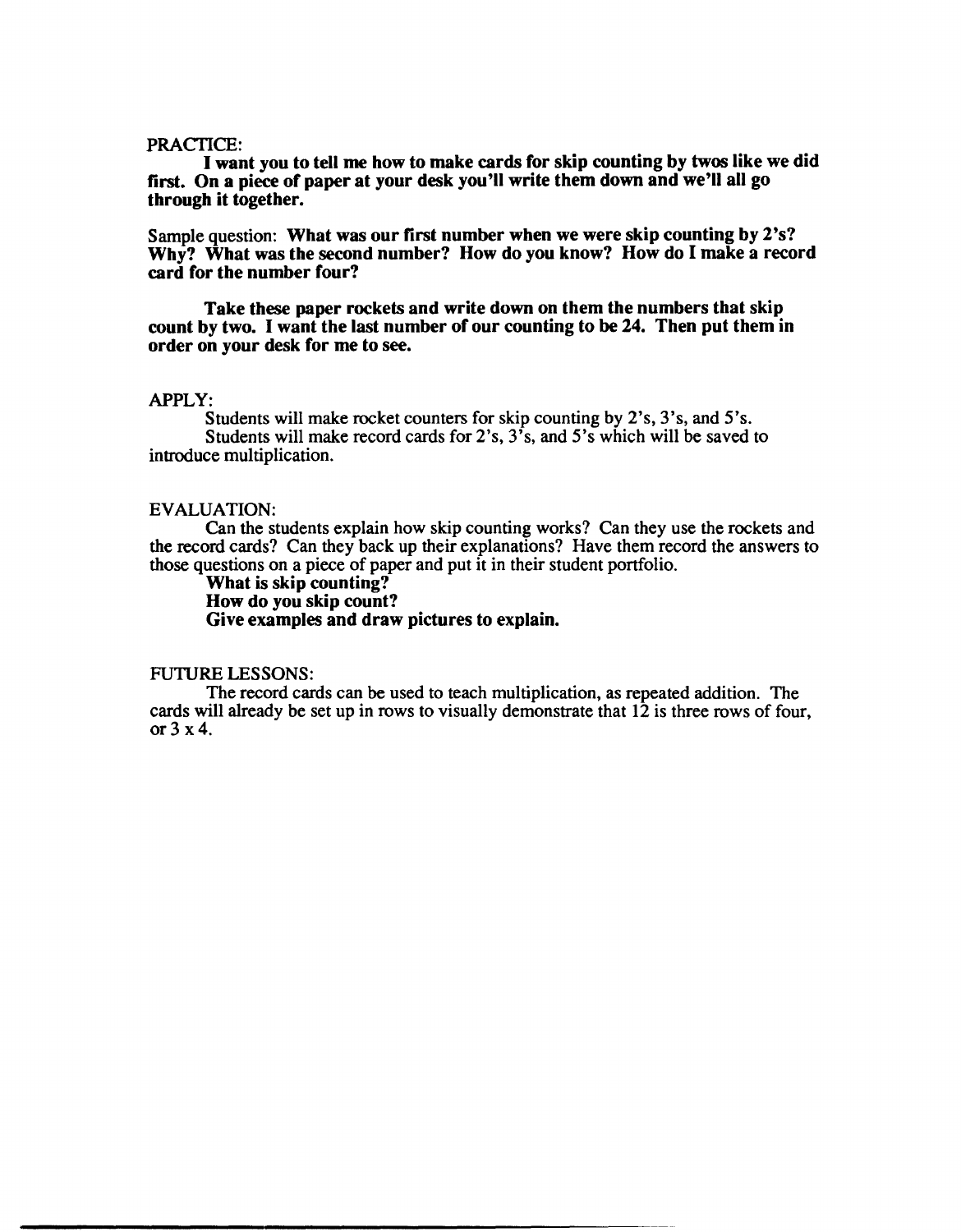## MUSIC LESSON

I am teaching this song first because it only has 3 chords, 3 different notes, is  $\frac{1}{4}$ time and in the key of F.

## OBJECTIVES:

For the students to be able to identify the type of notes in the song (half note, quarter note, and eighth note) and tell the difference between these notes.

Using those notes and a  $\frac{u}{d}$  measure, have the student write a rhythm pattern.

Have the students find the correct chords on the autoharp  $(F, C7, and B$  flat) and strum the correct chords following the teacher cues.

Have students make music following certain guidelines involving time signature, key, and type of note. This music will be turned in to the teacher and will be played for the class by individuals or by groups of students.

## ANTICIPATORY SET:

How many of you are part German? Today we will be working with a German Folk Song called "0 Beautiful Banner."

## TEACH:

Example leading questions: What is a banner? What are some things that might be on a banner? Is our country's flag a banner? What is on our flag?

Listen to the words of the song and tell me what is on their banner. Teacher sings and plays the song on the piano. What is on their banner that we have been talking about in class? Stars. Are the stars in this song real stars or symbols? Symbols. How do you know? They're talking about stars on a flag, not stars in the sky. Now we're going to talk about other symbols. What are these? Hold up half note, quarter note, and eighth note. What about this? Hold up  $\frac{1}{4}$ . What about these? Hold up clef sign and measure bars. Who can come up and place these in the correct position on the statT? Have one per student and make sure to have two eighth notes so that it adds up to four beats in the measure.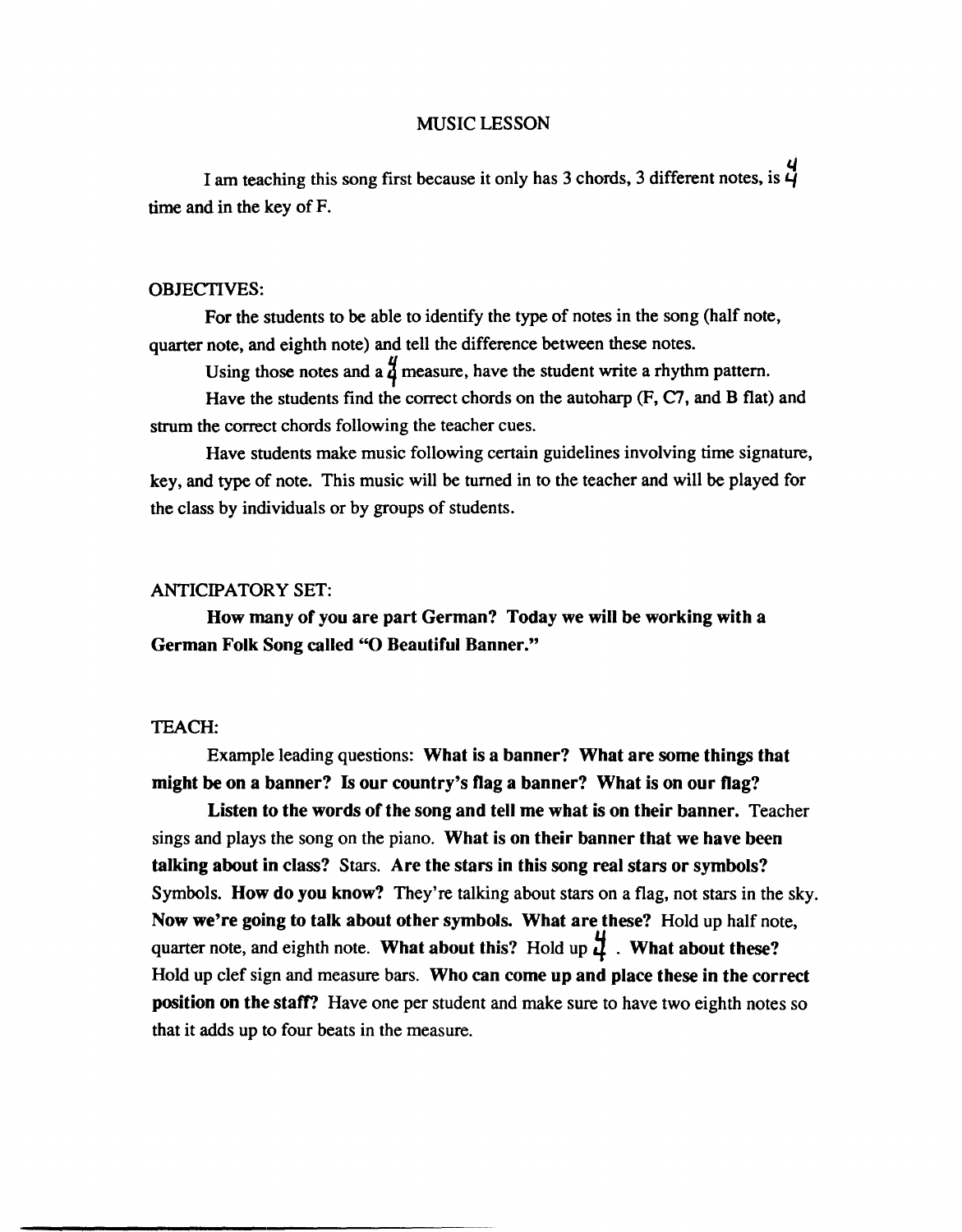

**Can we all count this measure together?** One, two, three, four and. If the students arrange it in a difficult way, work through it and have the students suggest different ways to count it. Only rearrange it if the students suggest it. If the measure is rearranged, try to rearrange it several times to reinforce that the notes carry the same value and that there are four counts in the measure no matter how it is rearranged. Then move it back to the original position and have the students count it and clap it.

**Now we're going to sing the song together. I'll play the melody on the piano for you and then we'll add in the chords.** Play the melody and sing several times, then add the chords, then see if they can sing the melody while I play only the chords-  $F, C7$ , and B flat. Once they have the melody then break them up into groups with autoharpsthe F group, the C7 group, and the B flat group. Go through the song cueing the groups when to play their chord and having them sing along. Rotate students through so that everyone has a turn.

## PRACTICE:

Break up into groups of two. One partner writes a measure in  $\frac{u}{l}$  time and the other partner plays it with rhythm sticks. Students may use half notes, quarter notes, and eighth notes in various combinations. Students will write the rhythm down on individual cards and then will put several individual cards together to make a larger rhythm. The students can then form larger groups challenging other groups to play their rhythm and practicing the other group's rhythm.

## APPLY:

The students will write and perform ten measure of music in  $\frac{d}{dt}$  time using half notes, quarter notes, eighth notes, and the key of F. The students may work alone or in groups. The instruments the students use may be the piano (using one note), autoharp (using one chord), or the rhythm sticks or handdrum. The students will perform for the class and turn in their individual written work.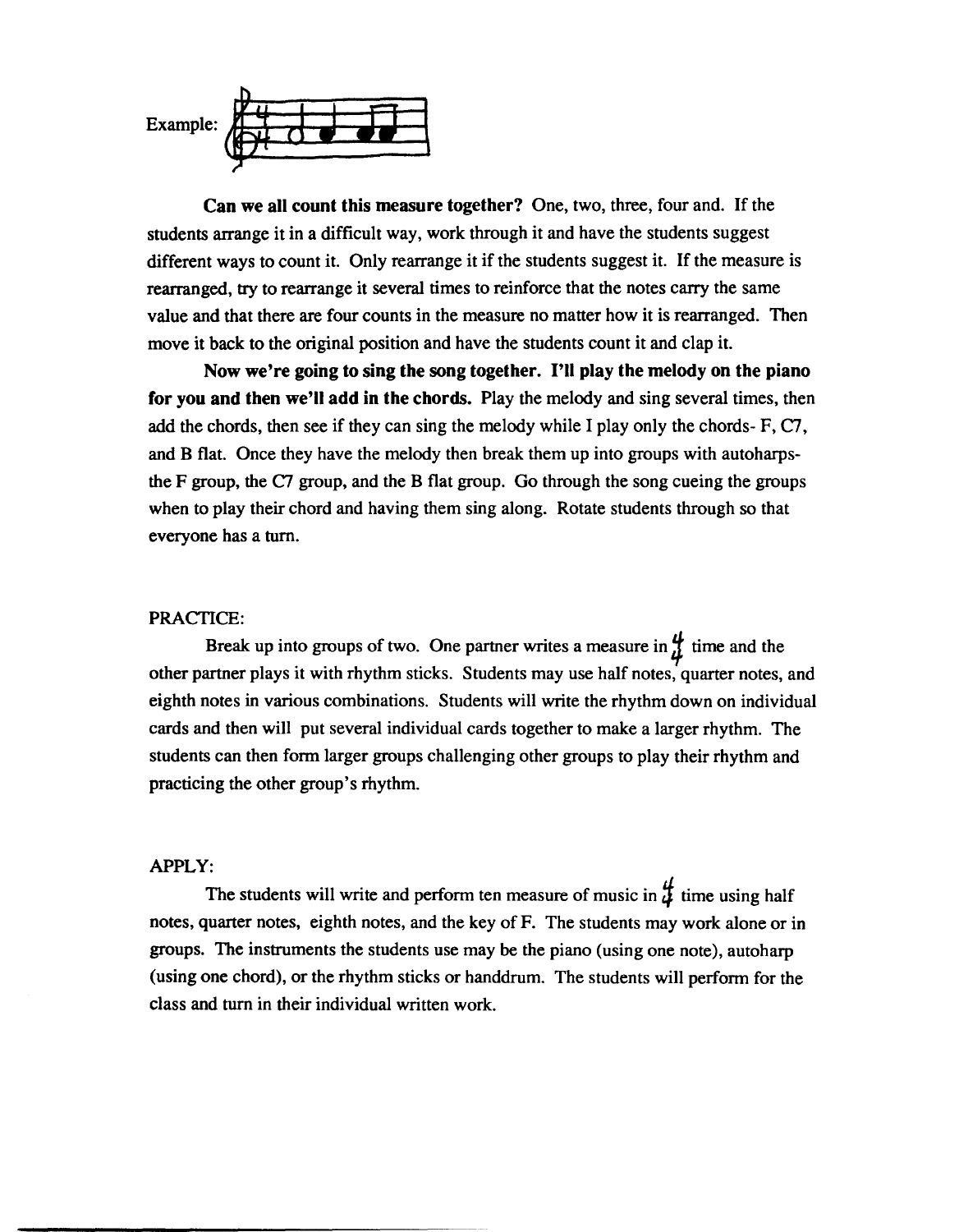### EVALUATION:

The evaluation will be on the correct use of time signature, key and type of notes used in the ten measures of music. Students may revise and perform their work again for grade improvement. Students may ask the teacher or other students to check their progress before turning in their work.

## FUTURE LESSONS:

Use "Morning Is Come" as another song to reinforce note values of half note, quarter note, and eighth note. "Morning Is Come" is in the key of G, so there is one sharp, while "O Beautiful Banner" is in the key of F, having one flat. "Morning Is Come" is in  $\frac{3}{4}$ , so it would be good to use to evaluate students' understandings of measure and time signatures. The concept of a round could also be introduced as "Morning Is Come" is a four part round.

Next, use "Slumber, Slumber" to introduce the dotted half note. "Slumber, Slumber" has the same chords as "0 Beautiful Banner", so it would be next in a logical progression. The autoharp could be used and music reading could be introduced. The students would already be familiar with the chord positions, so they could look at the music and read the chords at the top of the music, following the words.

## FOLLOWING THE ASTRONOMY THEME:

## STAR SONGS:

Cradle Song Dakota Hymn o Beautiful Banner Slumber, Slumber Stars Of The Summer Night The Star-Spangled Banner Turn YeToMe Valleys Green, You Are My Joy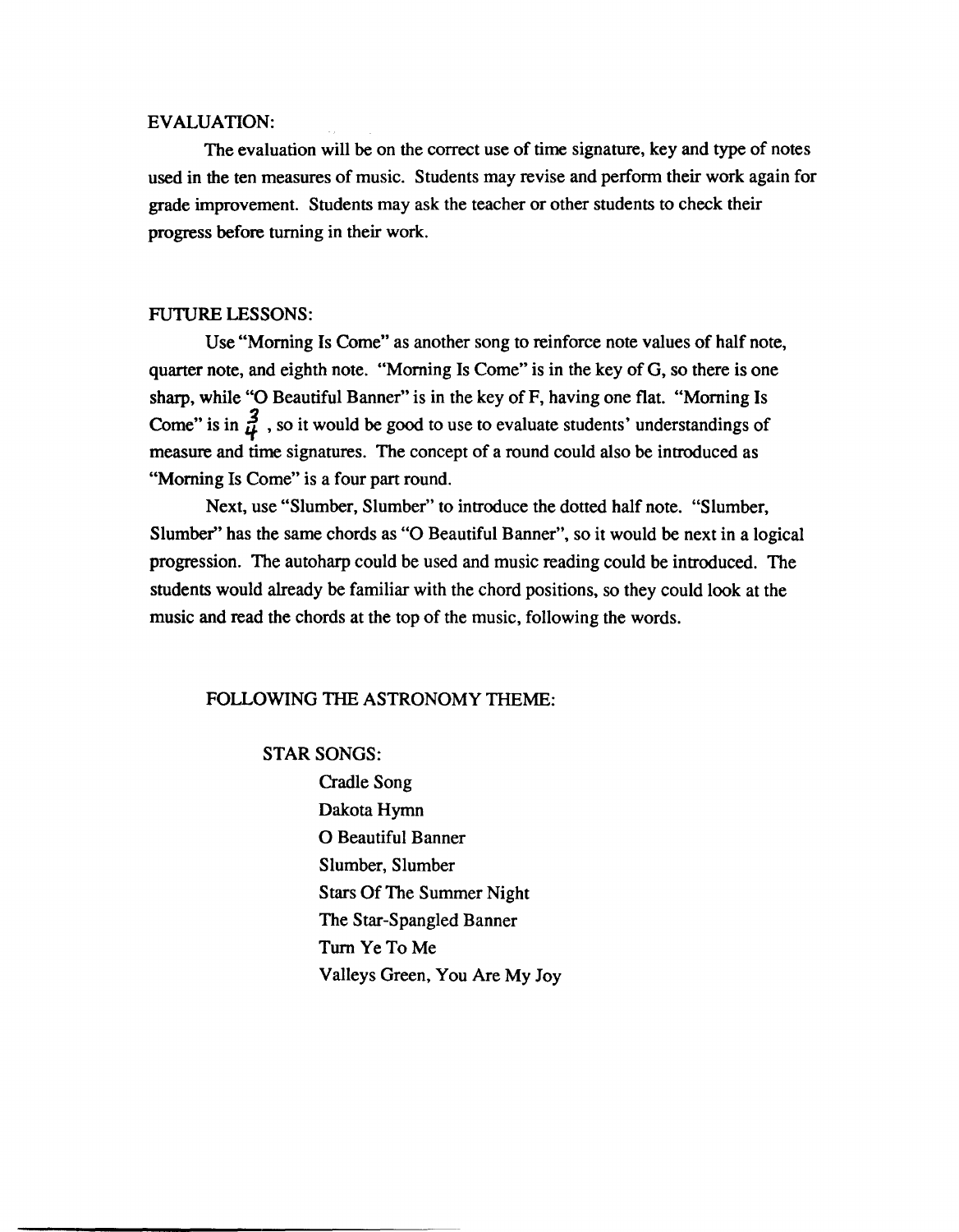## SUN SONGS:

A-Roving As The Sun Goes Down Ev'ry Night When The Sun Goes Down He's Got The Whole World In His Hands In Summer, The Sunshine Is Brightest Taps Tree Songs Valleys Green, You Are My Joy

## MOON SONGS:

As The Sun Goes Down He's Got The Whole World In His Hands Stars Of The Summer Night The Silver Moon Is Shining

## EARTH SONGS:

Dakota Hymn

## MULTICULTURAL THEME: AMERICAN INDIAN: Dakota Hymn

CROATIAN: Tree Song

GERMAN: 0 Beautiful Banner Valleys Green, You Are My Joy

SCOTTISH: Turn Ye To Me

SICILIAN: The Silver Moon Is Shining

SOUTH AFRICAN (AFRIKANER): As The Sun Goes Down

SWEDISH: In Summer The Sunshine Is Brightest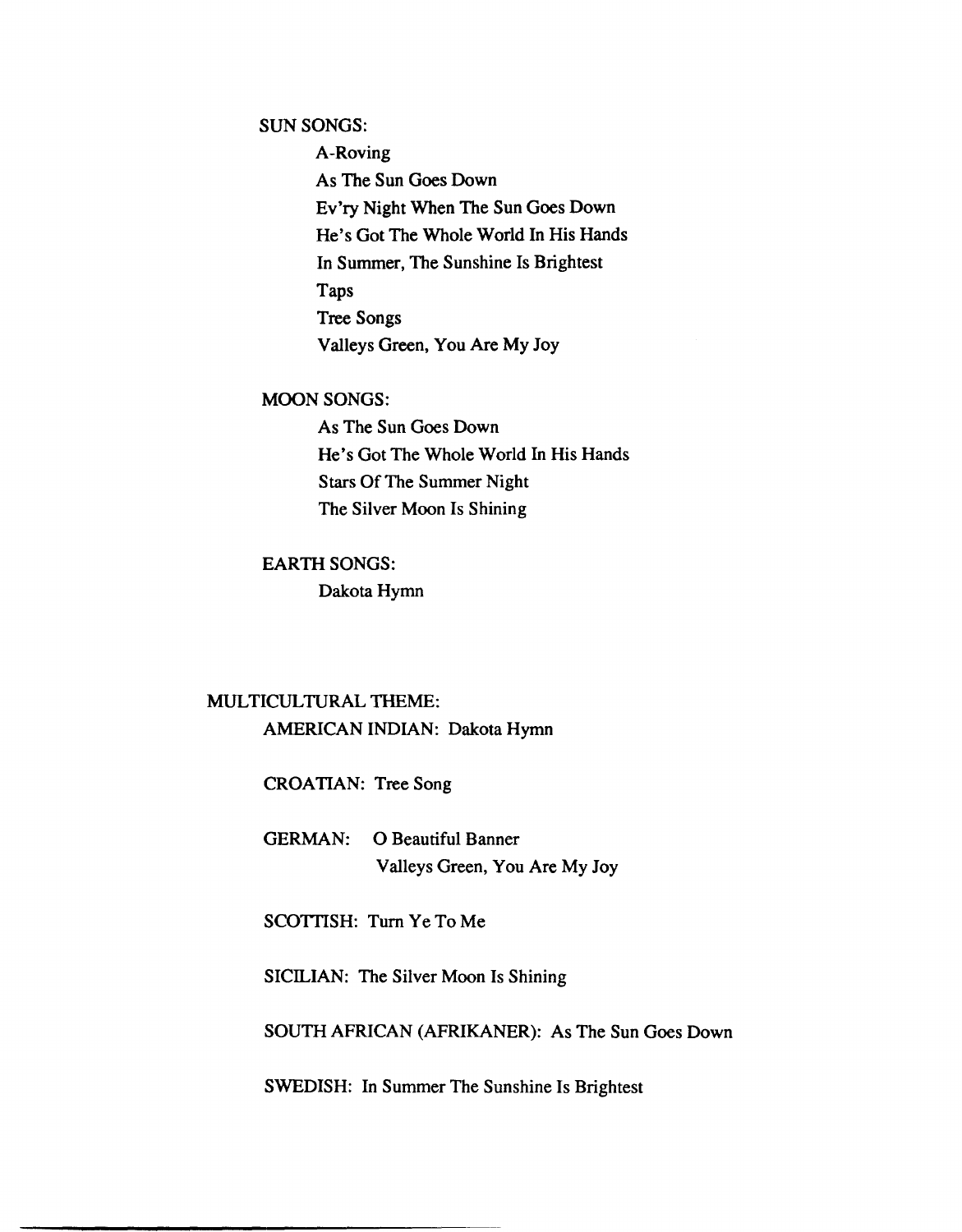TYPES OF SONGS:

BLUES: Ev'ry Night When The Sun Goes In

CHANTY: A-Roving

FOLK SONG: 0 Beautiful Banner

LULLABY: Cradle Song

SPIRITUAL: He's Got The Whole World In His Hands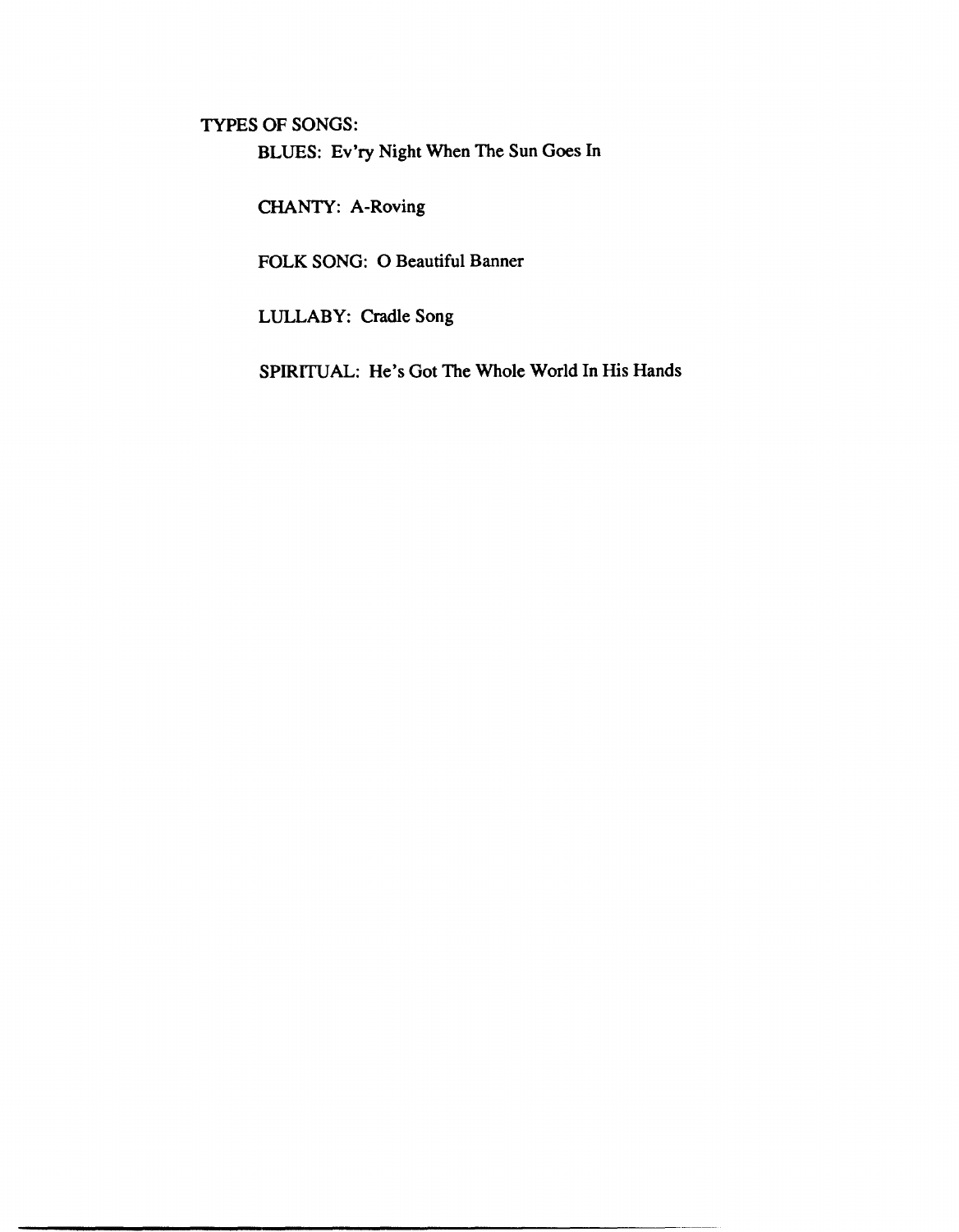## READING LESSON

#### OBJECTIVES:

The students will read How Raven Brought Light to People, retold by Ann Dixon. The students will identify and write down the plot, the characters, and the reasons for the characters' actions.

### ACTIVATE SCHEMA:

Look at the cover of this book and tell me what you see. The title will be covered by a piece of paper, so all the students can see will be: trees; water; mountains; a bird(raven); and a box. Tell me what types of birds you know that are black. Blackbirds, crows, ravens, etc. Why do you think the bird might be carrying off the box? Let's read and find out.

#### READ:

The teacher reads the book to the students, pointing out places where the text agrees with the pictures. The teacher asks the students what they think will happen next before reading the following page or letting them see the picture.

American Indians and Eskimos often use myths to explain why things happen. The raven is a favorite animal to use because the Indians feel he is cunning and a trickster with magical powers. What animals do we think might have magical powers? Are there any animals that we need to be careful of because of their ''magic'' powers?

What does a story need to make it a story? How is a story different than a sentence? Stories have sentences in them, but they also have paragraphs. Stories use sentences to tell the reader something, so they are written in a specific order. Stories might contain more details than a sentence, such as a setting. Stories can have a plot and a climactic ending. The reader can feel like a part of the story, being an active participant. Readers can guess what comes next. Stories have characters.

What is the beginning of this story? The beginning is what happens first in the story. A chief had three boxes containing the sun, the moon, and the stars.

Who are the main characters in the story? Who is the story about? The chief, the chief's daughter, and the raven.

What is the plot of the story? What happens in the story? Raven turns himself into the baby of the chief's daughter and demands to play with the boxes. Every time he plays with one of the boxes he opens the lid and throws up into the sky whatever was inside the box. When the last box was opened he turned himself back into the raven and flew out the smokehole. The soot from the smokehole turned the raven black and he has been black ever since.

Have the students read the story to themselves once before matching up with story partners and having the two students read aloud together. After practicing reading the story together with their story partners, have the students read to their partners alone. The teacher circulates throughout the room to check on progress.

## WRITE:

For the student portfolio the students should write "Who did what and why" stating who the characters were, what the characters did, and why the characters did what they did.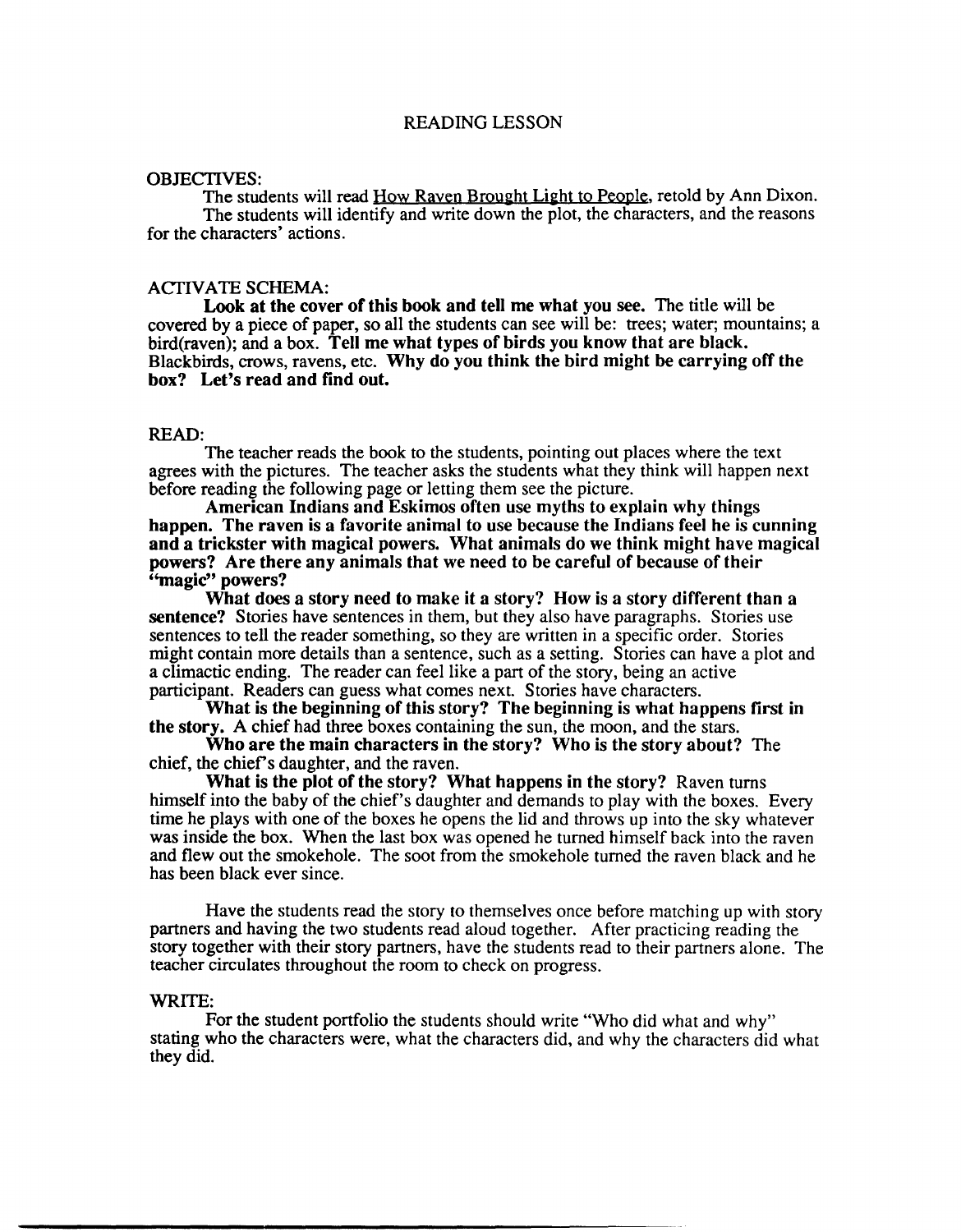## FUTIJRE LESSONS:

Have a unit on myths from various cultures and have students write their own myths.

Read a scientific book about stars, the sun, and the moon. Have students compare the styles of writing, the information presented, and the purpose for presenting something as fiction or non-fiction.

Have the students draw pictures of an event and write a story to explain the picture. Have the pictures and the stories available for students to read. See if the students can read the text and find the matching picture. This could then be directed into a unit on descriptive writing.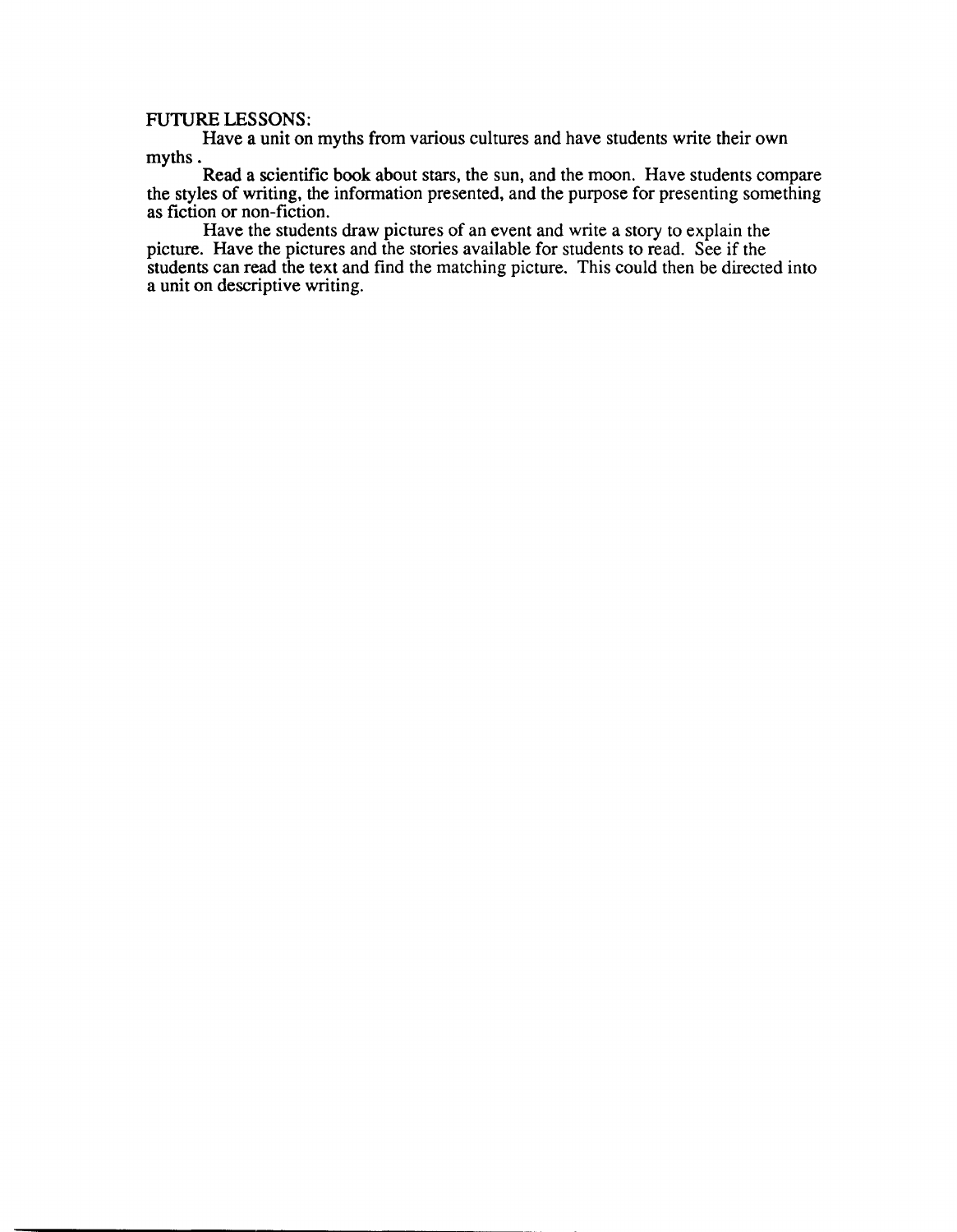## SCIENCE LESSON

PURPOSE/RA TIONALE: I want the students to be exposed to the elements of nature that surround them and to have at least a basic understanding of why things work the way they do, so that the students can feel more connected and a part of the greater universe in which we live. I will expose them, throughout the year, to such experiences as why the moon shines, why the stars shine, what gravity is, the other planets in our galaxy, and how we are all similar/different.

## OBJECTIVES:

For the students to discover that objects are seen when they give off their own light or when they reflect light from the sun.

For the students to discover that the moon does not give off its own light. The moon's light is reflected light from the sun.

## ENGAGEMENT ACTIVITY:

The teacher will place an object on the table in the front of the classroom after turning out the lights. What did I put on the table?

Example dialogue:

Students: I don't know. I can't see it.

Teacher: Why can't you see it?

Students: The lights are off. There's no light. It's too dark.

Teacher: What would you need to be able to see the object on the table?

Students: Lights.

Teacher: Now that I've turned on the lights, do you see the object because it is reflecting light or because it is giving off its own light?

Students have mixed responses.

- Teacher: How is this light different from the light you see when you look at the ball?
- Students: The overhead lights glow. The ball doesn't glow. The overhead lights are brighter than the ball.
- Teacher: Now that I've turned out the lights, what are two reasons why you may not see any lights in the room?

Students: Nothing is giving off light. Nothing is shining.

Teacher: Why do you think the moon shines?

Students have mixed responses.

## EXPLORATION/LABORATORY EXERCISE:

Materials and Equipment: (per group)

- 1 small foil ball, about 1 inch in diameter, with attached string
- 1 larger styrofoam ball, about 3 inches in diameter, with attached string
- 1 box with tight fitting lid (shoe box)
- 1 flashlight
- 1 roll masking tape
- 1 pair scissors (or other sharp instrument for making eyehole)

Student Worksheets, Data Tables, Etc. (Attached to back)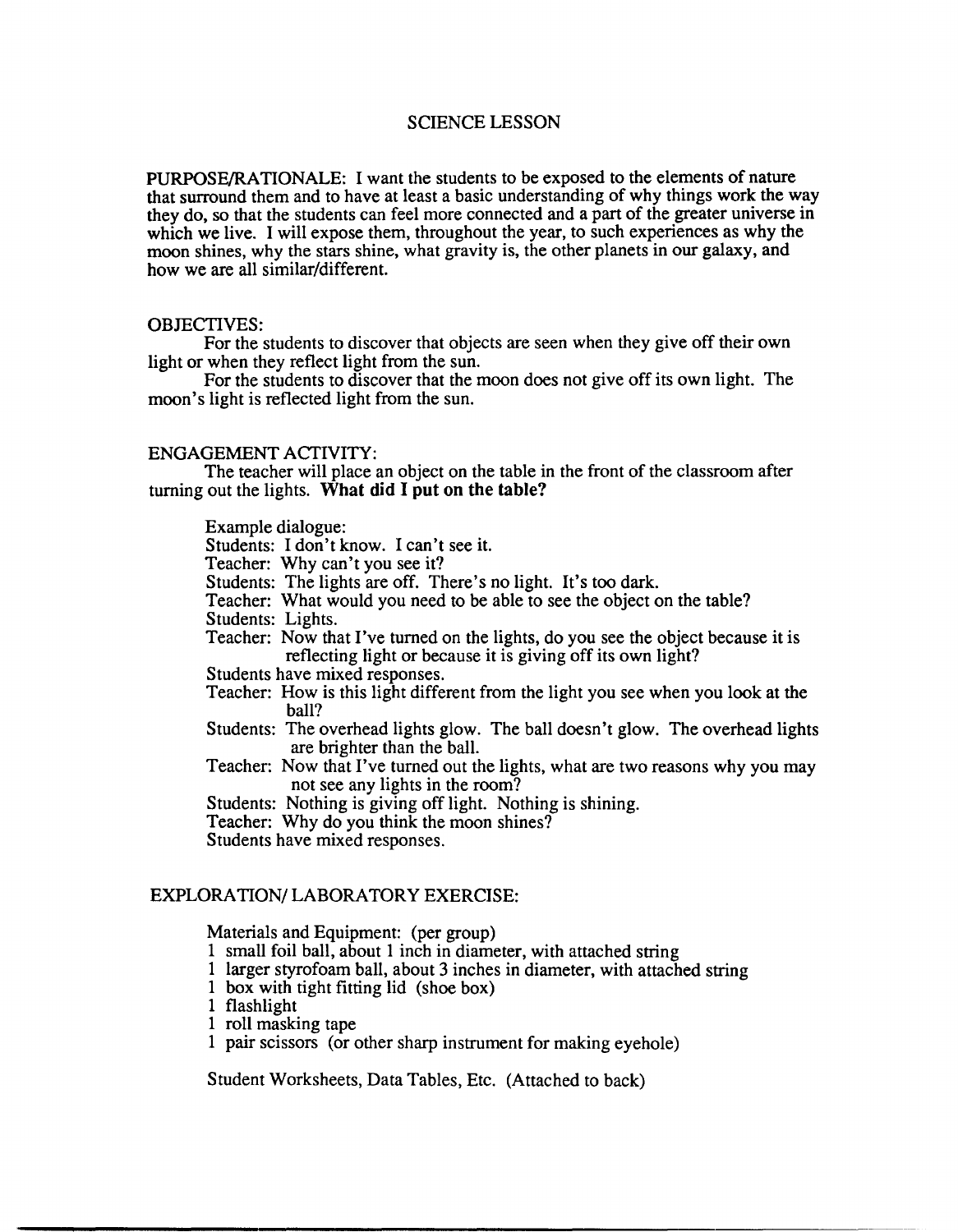Laboratory Safety Precautions:

Have the students be careful with the sharp object that will be used to make the eyehole.

#### EXPLORATION ACTIVITY:

Today we'll be searching for answers to the questions I was asking. The students will be divided into groups of four to work with the "moon in the box". The "moon in the box" is created by suspending a small foil ball from the lid of a box. The ball should be attached with a string to hang about one inch from the lid and be located about 1/3 of the box length away from the end of the box. At the opposite end of the box a hole should be made in which to place the end of a flashlight. The rough edges around the flashlight are then sealed with masking tape. A small eyehole should be made at the end of the box under the flashlight. Then the lid should be placed on the box so the ball is suspended inside the box and the box should be tightly sealed. The students will make the boxes in their groups, one box per group. The groups will then record answers to the questions listed on a worksheet.

Then the box will be modified by the students so that an earth will also be placed inside the box. The students will open their box and put in a second ball, a styrofoam ball three inches in diameter, which is suspended two inches down from the lid and is located about 1/3 of the box length away from the end of the box through which the flashlight is placed. The lid is placed upon the box and the edges are resealed. The old eyehole is sealed and a new eyehole is cut through the side of the box in between the two hanging balls. As a group the students will answer a second set of questions.

### EXPLANA TION/ DISCUSSION:

As a large group (class) we will discuss the results each group obtained. The questions will be written on the chalkboard, and members from every group will write their findings on the chalkboard near the corresponding question. Students will present their findings. The teacher will emphasize key points in the students' findings. The key points were listed above as the objectives.

## ELABORATION ACTIVITY:

Space travel may soon become more commonplace than it is today. Some day we may live on other planets as well as live on Earth. If you lived on another planet, would you be able to see Earth? The students could look up models of our galaxy and see how the planets line up, when Earth will be visible, and when Earth will be blocked out by another planet.

## EV ALUA TION/ ASSESSMENT:

The students will each build a model of another planet, the sun, and the moon. They could pick a planet that is smaller/larger than the earth, or a planet that has more than one moon. The student will identify what each part of the model is (sun, moon, planet), which items give off light and why, and which items reflect light and Why.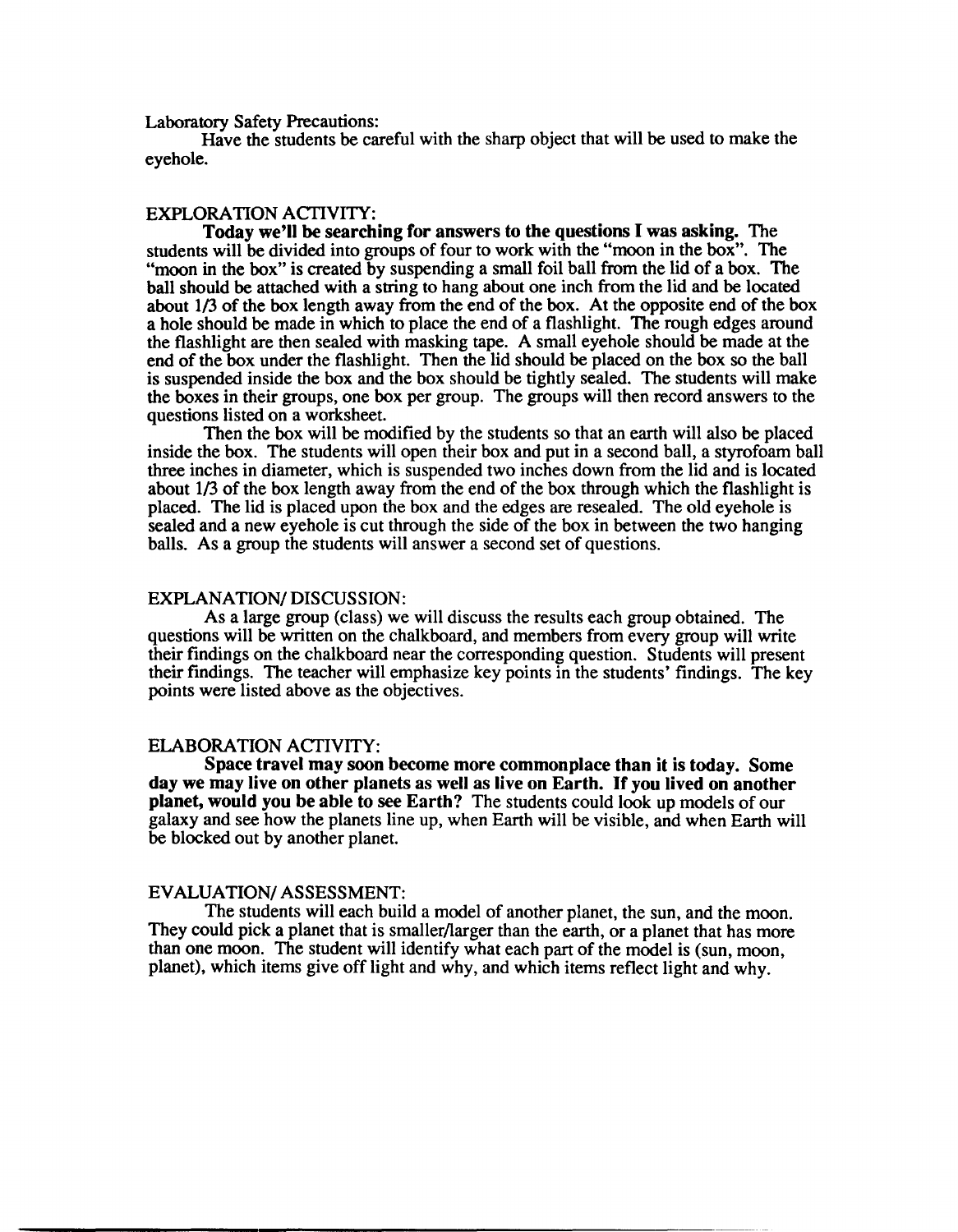# **"Why Does The Moon Shine?"**

# **Flashlight OfT**

What do you see when you look through the eyehole when the flashlight is off? Why?

# **Flashlight On**

What do you see when the flashlight is on? Why?

own? Do you see the ball because it reflects light or because it gives off light of its

What two kinds of light do you see?

1.

2.

What is the source of each kind of light?

# **Look out the window**

Why are you able to see some objects?

What is the source of light on the objects?

Do the objects seen outside the window give off light of their own or reflect light?

What does the sun give off?

Why does the moon shine?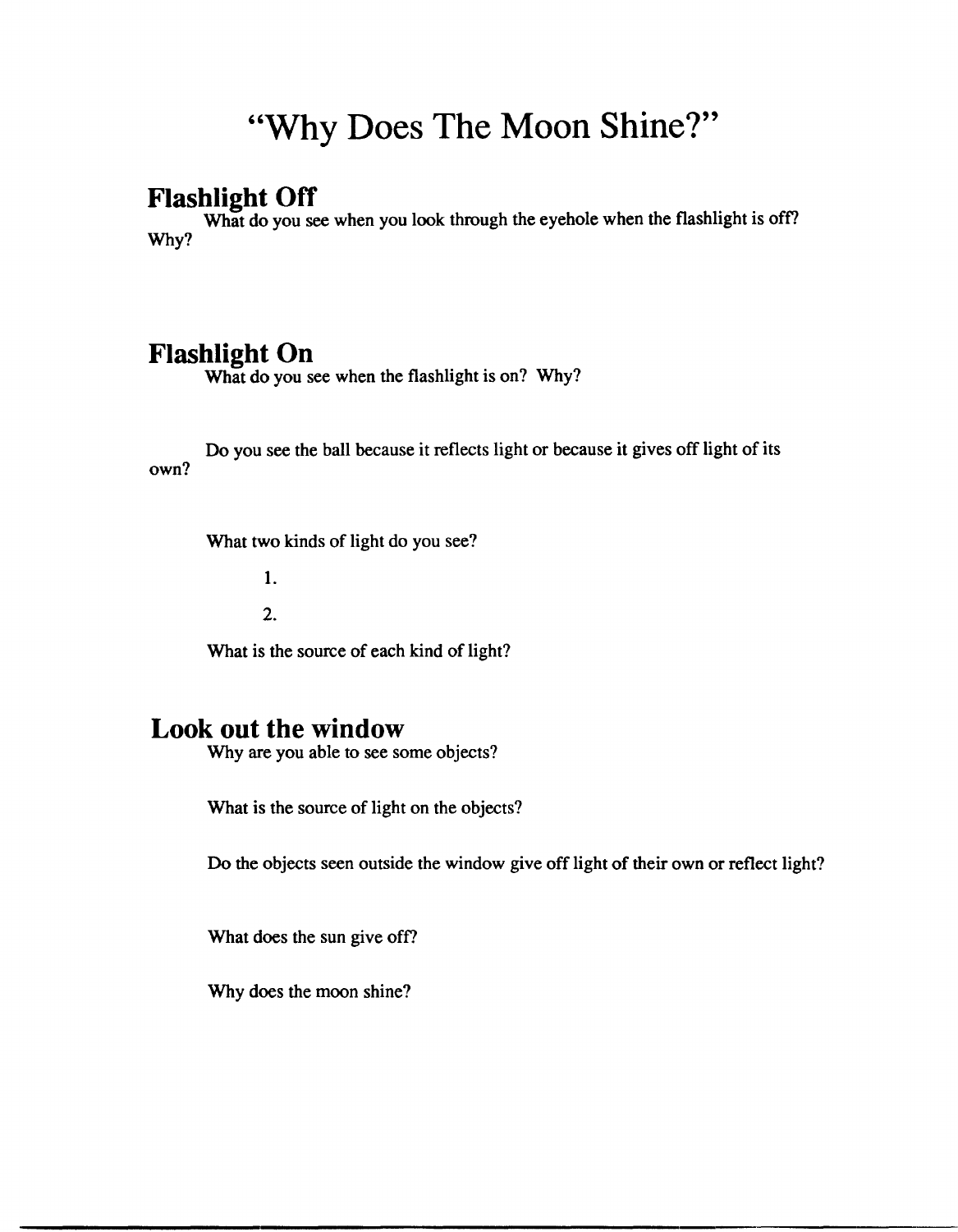# **"Why Does The Moon Shine?"**

If the small ball is the moon, what does the flashlight represent?

Tum on the flashlight and look through the new eyehole. What does the large ball represent?

Look at the ball representing the earth and tell which side is day and which side is night. Draw a picture of what you see and tell how you know which side is day and which side is night.

On which side would you be if you could see the moon?

Why does the moon shine?